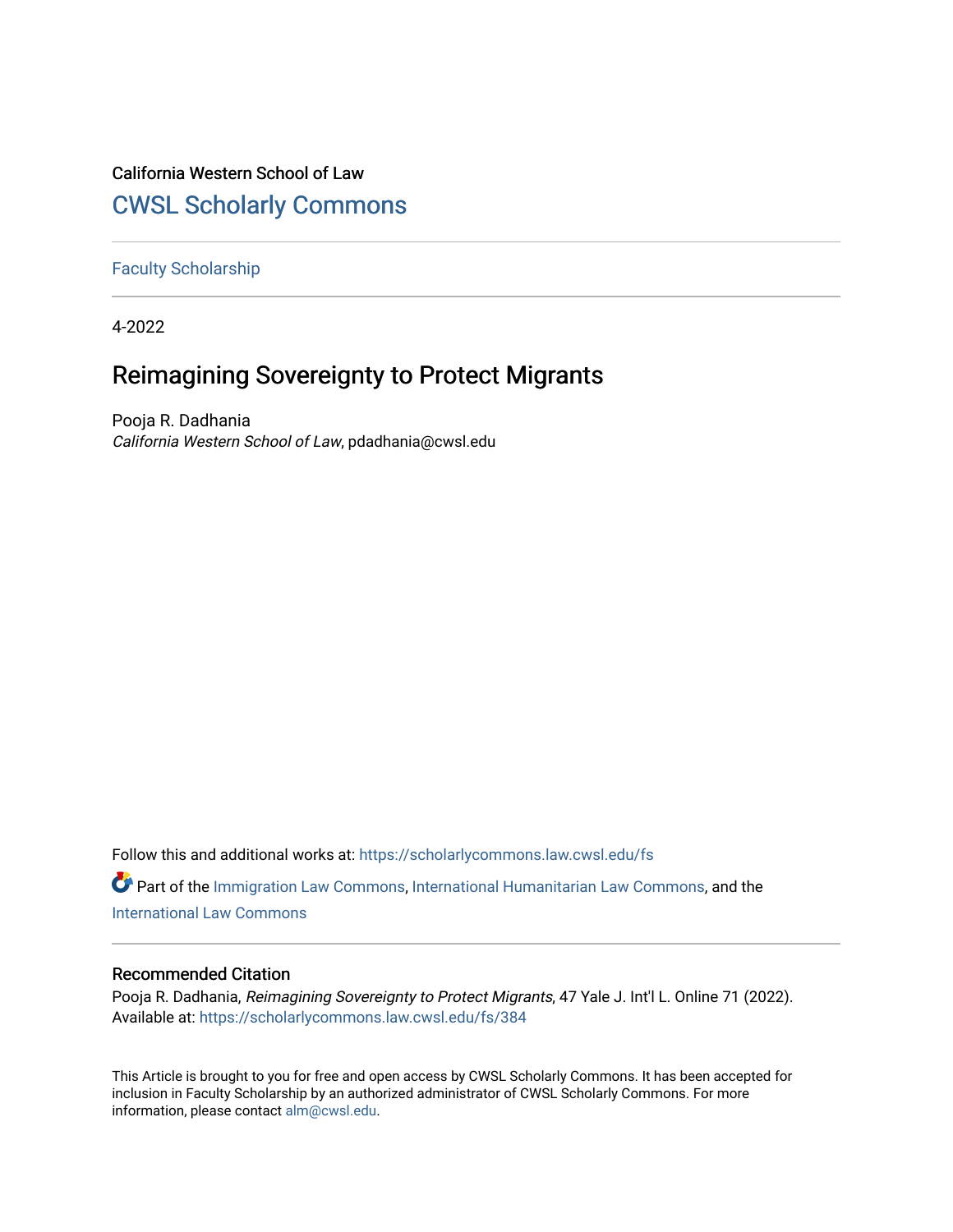# Symposium: Managing Mixed Migration

### **Reimagining Sovereignty to Protect Migrants**

#### **Pooja R. Dadhania†**

The concept of sovereignty in international law allows states to exclude and expel most categories of migrants, subject only to very narrow exceptions from international human rights and refugee law. Inverting the state sovereignty paradigm traditionally used to exclude migrants, this Essay reimagines sovereignty to protect migrants by drawing on the international law doctrine of state responsibility. The doctrine of state responsibility requires states to remedy the consequences of their actions in violation of international law. States that violate the sovereignty of other states, more specifically their territorial integrity or political independence, and thereby cause forced migration should have an obligation to provide remedies for it. Such remedies could include providing a safe haven for migrants. Exploring migration through the lens of state responsibility may provide new opportunities to expand protection for migrants.

| III. FRAMEWORK FOR PROTECTING STATE-IMPACTED MIGRANTS UNDER THE ARTICLES ON |  |
|-----------------------------------------------------------------------------|--|
|                                                                             |  |

#### **INTRODUCTION**

International law sharply differentiates between categories of migrants, protecting only a small subset such as refugees. The concept of sovereignty in international law has long been used to justify the exclusion and expulsion of other migrants, especially people that a state deems unauthorized economic migrants. In this Essay, I invert the state sovereignty paradigm that states draw

<sup>†</sup> Associate Professor of Law, California Western School of Law. I would like to thank the following individuals for comments on earlier drafts of this Essay: William Aceves, Jamie Cooper, Susan Bibler Coutin, Pedro Gerson, Danielle Jefferis, Ken Klein, Eunice Lee, Vivek Narayanadas, Richard Oppong, Jaya Ramji-Nogales, Carrie Rosenbaum, Liam Vavasour, and Michael Yu. I would like to thank Roxanne Rimonte for excellent research assistance.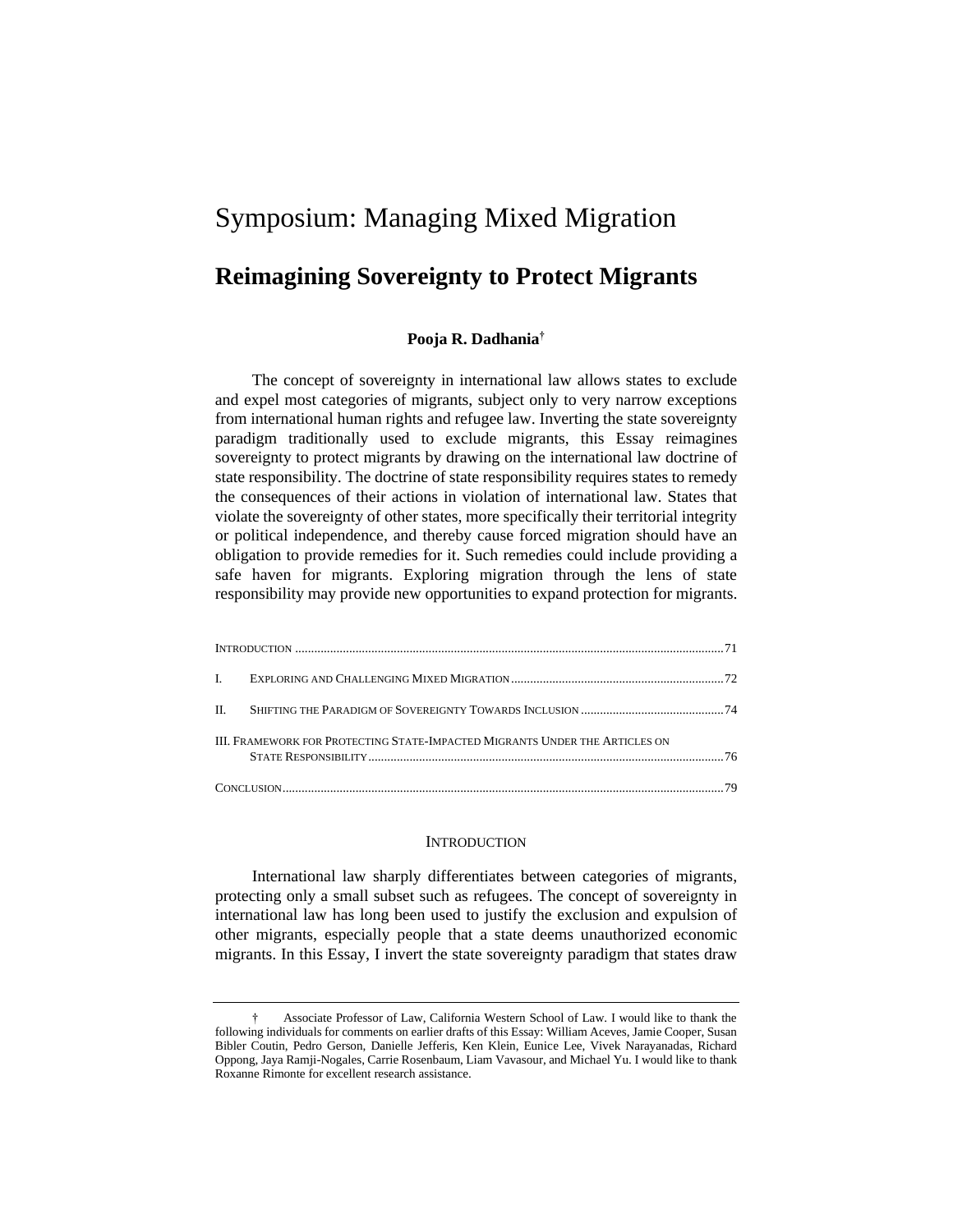upon to justify closing their borders and excluding migrants. I reimagine sovereignty as inclusion. I use the concept of sovereignty to obligate a state to protect migrants who are forced to leave their homes as a result of that state's uninvited violation of the sovereignty of the migrants' state of origin. More specifically, I use the doctrine of state responsibility to establish a state's obligation to accept migrants who are traditionally classified as economic migrants and are forced to leave their homes as a result of that state's violation of the territorial integrity or political independence of the migrants' home state.

I first explore and challenge the concept of mixed migration and its categorization of migrants into two main categories—those who have a right to remain in a state under international law because their flight is perceived as involuntary, such as refugees, and those who do not because their flight is viewed broadly as voluntary, such as economic migrants. I next introduce the concept of sovereignty as a traditional justification for the exclusion of migrants and reframe it to encompass an obligation to protect a subset of migrants who are forced to flee when a state violates the sovereignty of their home state. I then sketch a framework using the Articles on Responsibility of States for Internationally Wrongful Acts ("Articles on State Responsibility" or "Articles")<sup>1</sup> to require a state to accept responsibility for its violation of another state's sovereignty, including accepting migrants who flee their homes as a result.<sup>2</sup> I conclude with a discussion of the broader implications of the law of state responsibility in the context of migration.

#### I. EXPLORING AND CHALLENGING MIXED MIGRATION

Cross-border migratory flows comprise people of different legal statuses with wide-ranging reasons for their migration. Migrants can be classified into various legal and informal categories, including economic migrants, refugees, environmental or climate migrants, victims of trafficking, and smuggled individuals. $3$  The categories of migrants are fluid and overlapping, and migrants may fall into multiple categories at any given time. The term "mixed migration" refers to this overlapping and varied composition of cross-border population flows.<sup>4</sup> The fact that some migrants in mixed migratory flows have a right to remain in a state and others do not creates a dichotomy between migrants.<sup>5</sup>

<sup>1.</sup> *See* Int'l Law Comm'n Rep. on the Work of Its Fifty-Third Session, Draft Articles on Responsibility of States for Internationally Wrongful Acts, U.N. Doc. A/56/10 (2001) [hereinafter "Articles on State Responsibility"].

<sup>2.</sup> I plan to further develop this idea and framework in future work.

<sup>3</sup>*. See* International Organization for Migration (IOM), *Challenges of Irregular Migration: Addressing Mixed Migration Flows*, MC/INF/294, ¶ 6 (2008), https://www.iom.int/jahia/webdav/ shared/shared/mainsite/microsites/IDM/work/shops/return\_migration\_challenges\_120208/mixed\_ migration\_flows.pdf (listing different types of migrants).

<sup>4</sup>*. See* Marina Sharpe, *Mixed Up: International Law and the Meaning(s) of "Mixed Migration*," 37 REFUGEE SURV. Q. 116, 121 (2018) (using the term "mixed migration" to "describe[e] complex population flows involving more than one legal category of migrant").

<sup>5</sup>*. See generally* REBECCA HAMLIN, CROSSING: HOW WE LABEL AND REACT TO PEOPLE ON THE MOVE 1-24 (2021) (critiquing the "migrant/refugee binary" as a "legal fiction" that ignores "the nuanced patterns of global migration and the lived experiences of border crossers") (internal quotation omitted).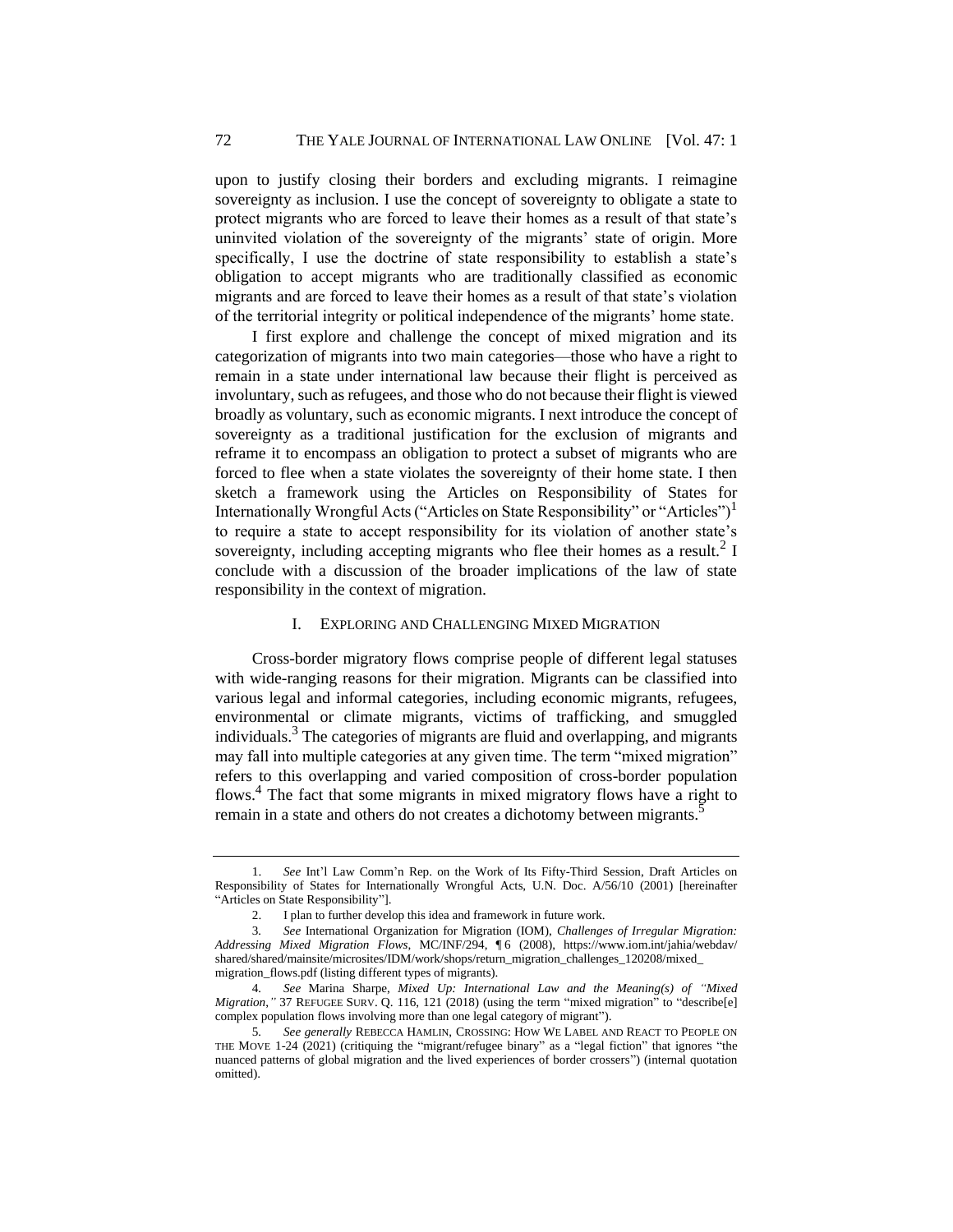A state has near unfettered discretion to decide who is allowed to enter its territory and who to exclude, limited only by international human rights and refugee law.<sup>6</sup> The narrow protections provided under international law are reserved for only a subset of migrants whose flight is viewed as involuntary or forced.<sup>7</sup> In particular, migrants who meet the refugee definition and migrants who fear torture are distinct under international law because states must not return them to a state where they fear persecution or torture.<sup>8</sup> The definitional boundaries of these categories of migrants are strictly circumscribed. A "refugee," for example, is defined narrowly under international law as a person who "owing to well-founded fear of being persecuted for reasons of race, religion, nationality, membership of a particular social group or political opinion, is outside the country of his nationality and is unable or, owing to such fear, is unwilling to avail himself of the protection of that country."<sup>9</sup>

The term "economic migrant," by contrast, is often used as a catchall category for anyone who does not qualify for protection under international law. The United Nations High Commissioner for Refugees has defined economic migrants as "[p]ersons who leave their countries of origin purely for economic reasons not in any way related to the refugee definition, or in order to seek material improvements in their livelihood.<sup> $10$ </sup> Economic migrants generally have

<sup>6</sup>*. See infra* notes 13, 16-17 and accompanying text (analyzing a state's right to exclude migrants under principles of internal sovereignty). *See generally* William J. Aceves, *Relative Normativity: Challenging the Sovereignty Norm Through Human Rights Litigation*, 25 HASTINGS INT'L & COMP. L. REV. 261, 264-69 (2002) (analyzing developments in international human rights law that have "challenged the primacy of the sovereignty norm").

<sup>7.</sup> The right to protection under international law does not encompass all migrants whose flight is involuntary or forced. For example, it excludes migrants fleeing their homes due to climate change. *See*  United Nations High Comm'r for Refugees, *Providing International Protection Including Through Complementary Forms of Protection*, U.N. Doc. EC/55/SC/CRP.16, ¶ 10 (2005), https://www.refworld.org/docid/47fdfb49d.html ("Individuals who cannot return to their country of origin because of natural or ecological disasters do not generally fall under the protection regime of the 1951 [Refugee] Convention."). *See generally* Wyatt Sassman & Danielle Jefferis, *Beyond Emissions: Migration, Prisons, and the Green New Deal*, 51 ENVIRONMENTAL L. 161, 182-84 (2021) (examining "sources [that] confirm climate change's potential to increase migration and displacement of peoples around the world").

<sup>8.</sup> Convention Relating to the Status of Refugees [hereinafter "Refugee Convention"] art. 33(1), July 28, 1951, 19 U.S.T. 6259, 189 U.N.T.S. 150 (providing that a contracting state may not "expel or return ('*refouler'*) a refugee in any manner whatsoever to the frontiers of territories where his life or freedom would be threatened on account of his race, religion, nationality, membership of a particular social group or political opinion"); Protocol Relating to the Status of Refugees art. 1, Jan. 31, 1967, 19 U.S.T. 6223, 606 U.N.T.S. 267; Convention Against Torture and Other Cruel, Inhuman or Degrading Treatment or Punishment art. 3, June 26, 1987, 1465 U.N.T.S. 85 ("No State Party shall expel, return (*refouler*) or extradite a person to another State where there are substantial grounds for believing that he would be in danger of being subjected to torture.").

<sup>9.</sup> Refugee Convention, *supra* note 8, art. 1. In common parlance, the term "refugee" often is used more broadly than its international law definition, including to describe any migrant who flees their home for climate-related reasons and in response to generalized civil strife. *See generally* Andrew E. Shacknove, *Who Is a Refugee?*, 95 ETHICS 274 (1985). I use the term "refugee" as it is used in international law: to describe individuals who fall within the definition in the Refugee Convention.

<sup>10.</sup> U.N. High Comm'r for Refugees, MASTER GLOSSARY OF TERMS REV. 1, 14 (2006). The United Nations High Commissioner for Refugee has defined economic migrants and refugees as mutually exclusive categories. However, individuals can migrate for a variety of overlapping reasons, including fleeing persecution as well as improving their livelihoods. Despite the overlapping nature of these categories, for clarity, I use the term "economic migrant" to refer to individuals who do not qualify for protection under international law.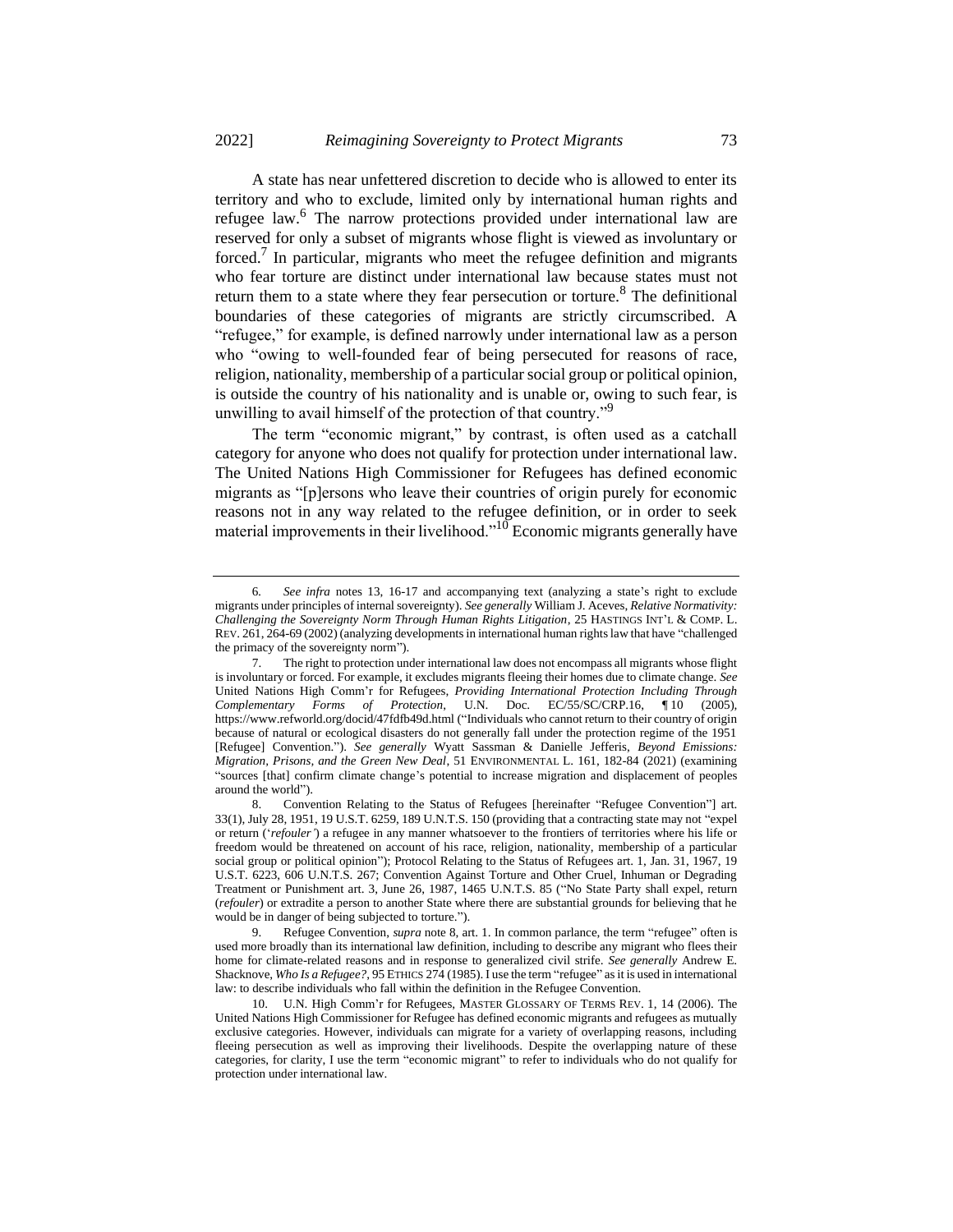no right under international law to remain in other states. $11$ 

So-called economic migrants leave their homes to improve their livelihoods for a variety of reasons, which may not in fact all be economic or may have a more attenuated relationship to economic motives. In addition to seeking employment opportunities, for example, some migrants pursue enhanced educational opportunities abroad. Others leave due to conditions in their home state that, though egregious, may not bring the migrants within the purview of the narrowly crafted refugee definition, such as generalized conditions of armed conflict, political instability, climate change, and economic collapse. These conditions may blend safety concerns with the quest for improved opportunities. International law does not differentiate between these reasons and does not mandate protection. Due to this lack of internationally prescribed protection, there is a problematic perception that the movement of economic migrants is voluntary, unlike the forced migration of refugees.

This perception oversimplifies reality, as does international law. Even if migrants do not meet the narrow definition of refugee, their flight may nevertheless be forced. I argue that international law should more closely scrutinize the motivations of so-called economic migrants. Migrants who leave their homes due to instability resulting from a violation of their home state's sovereignty should constitute a category of migrants that is specially protected under international law.

#### II. SHIFTING THE PARADIGM OF SOVEREIGNTY TOWARDS INCLUSION

Traditionally, international law allows states to exclude most migrants, including unauthorized economic migrants, as a prerogative of their sovereignty. Sovereignty, or supreme authority within a territory, is a central tenet of the international system.<sup>12</sup> There are two dimensions of sovereignty, internal and external. Internal sovereignty refers to a state's control within its own territory.<sup>13</sup> External sovereignty, on the other hand, "connotes equality of status *between* the states—the distinct and separate entities—which make up our international society."<sup>14</sup> External sovereignty refers to the "exclusion of external sources of

14. Goodwin, *supra* note 13, at 61; *see also* Krasner*, supra* note 12, at 230 ("Sovereign states

<sup>11</sup>*. Id.* at 14 ("Economic migrants do not fall within the criteria for refugee status and are therefore not entitled to benefit from international protection as refugees.").

<sup>12</sup>*. See* Stephen D. Krasner, *Abiding Sovereignty*, 22 INT'L POL. SCI. REV. 229, 230 (2001) ("Sovereign states are the building blocks, the basic actors, for the modern state system."); Hans J. Morgenthau, *The Problem of Sovereignty Reconsidered*, 48 COLUM. L. REV. 341, 341 (1948) (defining sovereignty as "supreme power over a certain territory"). The term "sovereignty" in international law has many meanings. *See* Krasner, *supra*, at 231-33 (analyzing four different contemporary usages of the term "sovereignty"). *See generally* Aceves, *supra* note 5, at 261-63 (examining the history of the term "sovereignty" in international law).

<sup>13.</sup> Geoffrey L. Goodwin, *The Erosion of External Sovereignty?*, 9 GOVT. & OPPOSITION 61, 61 (1974) (explaining that internal sovereignty "connotes the exercise of supreme authority by those states within their individual territorial boundaries"). Internal sovereignty includes both interdependence sovereignty and domestic sovereignty. Interdependence sovereignty refers to a state's ability to regulate its borders. *See* Krasner, *supra* note 12, at 231 (explaining that "[i]nterdependence sovereignty refers to the ability of states to control movement across their borders," including movement of people, goods, and ideas). Domestic sovereignty, which can affect interdependence sovereignty, "refers to authority structures within states and the ability of these structures to effectively regulate behavior." *Id.* at 231-32.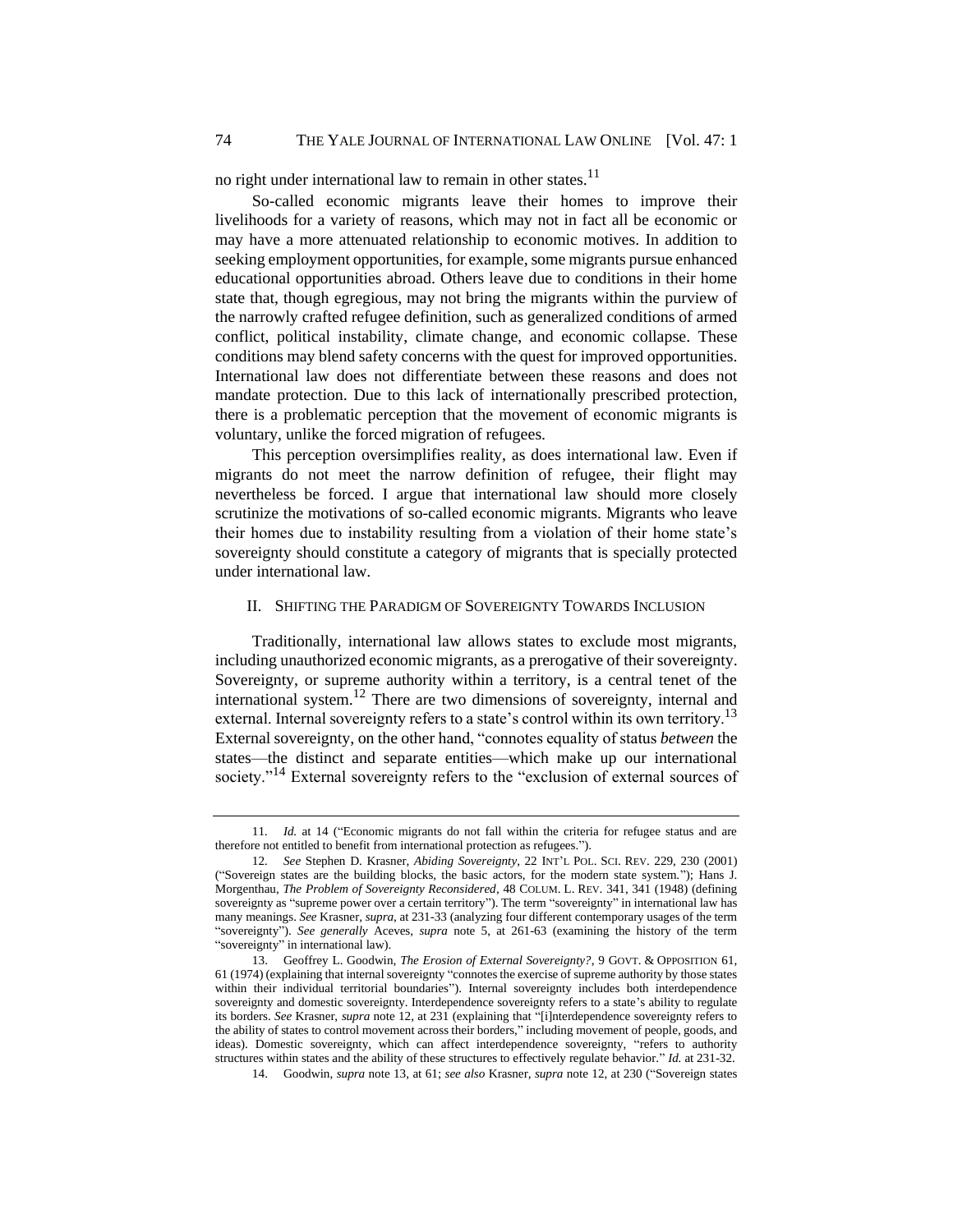authority both *de jure* and *de facto*."<sup>15</sup>

An absolutist conception of internal sovereignty justifies a state's exclusive control over who lawfully enters and stays within its territory.<sup>16</sup> Internal sovereignty is not absolute in practice and is subject to narrow exceptions from international human rights and refugee law.<sup>17</sup> These exceptions do not extend to economic migrants, however, and states may turn them away or expel them from their territories as a function of their sovereignty.

But what if the concept of sovereignty could support an obligation to accept migrants, in addition to the authority to exclude them?<sup>18</sup> I contend that external sovereignty can support such an obligation in situations where states violate the external sovereignty of other states.

The principle of non-interference is a central tenet of the international system and a necessary implication of external sovereignty.<sup>19</sup> The United Nations Charter protects external sovereignty by admonishing member states against using force or threatening to do so against the territorial integrity or political independence of other states.<sup>20</sup> A violation of the external sovereignty of a state constitutes a serious breach of international law and can have enduring negative effects.<sup>21</sup> Where states breach this fundamental precept of international law, they should take responsibility for the consequences of their actions, including harms to the citizenry of the injured state. Accordingly, I refer to states

17*. See supra* notes 7-9 and accompanying text (describing exceptions to the state's power to exclude migrants under international human rights and refugee law).

19*. See* Krasner, *supra* note 12, at 230 ("An implication of de facto autonomy is the admonition that states should not intervene in each other's internal affairs.").

20. U.N. Charter art. 2, ¶ 4; *see also* Declaration on Principles of International Law Friendly Relations and Co-operation Among States in Accordance with the Charter of the United Nations, G.A. Res. 2625, U.N. Doc. A/RES/2625(XXV) (Oct. 24, 1970) ("The territorial integrity and political independence of the State are inviolable.").

are territorial units with juridical independence; they are not formally subject to some external authority. Sovereign states also have de facto autonomy.").

<sup>15.</sup> Krasner, *supra* note 12, at 232.

<sup>16</sup>*. See* EMER DE VATTEL, THE LAW OF NATIONS; OR, PRINCIPLES OF THE LAW OF NATURE, APPLIED TO THE CONDUCT AND AFFAIRS OF NATIONS AND SOVEREIGNS 169-70 (Joseph Chitty trans., 1867) ("The sovereign may forbid the entrance of his territory to foreigners in general or in particular cases, or to certain persons or for certain particular purposes."); *see also* Ye v. Minister of Immigration (2009) 2 NZLR 596, ¶ 116 (CA) ("There is consensus at international law . . . that the right to control borders is a fundamental incident of the sovereignty of a state."); R. v. Sec'y of State for the Home Department [2002] UKHL 41 (Lord Slynn); Nishimura Ekiu v. United States, 142 U.S. 651, 659 (1892) ("It is an accepted maxim of international law that every sovereign nation has the power, as inherent in sovereignty, and essential to self-preservation, to forbid the entrance of foreigners within its dominions, or to admit them only in such cases and upon such conditions as it may see fit to prescribe.").

<sup>18.</sup> In a different context, Professor Tendayi Achiume also uses sovereignty to support migration rights. She articulates a new theory of sovereignty to justify the migration of former colonial subjects to former colonial powers. *See* E. Tendayi Achiume, *Migration as Decolonization*, 71 STAN. L. REV. 1509, 1520-21 (2019) (presenting a "significant reconceptualization of sovereignty as interconnection . . . specifically, colonial and neocolonial interconnection" to justify the entry of economic migrants into former colonial powers).

<sup>21</sup>*. See* United Nations, International Law Commission, DRAFT ARTICLES ON RESPONSIBILITY OF STATES FOR INTERNATIONALLY WRONGFUL ACTS, WITH COMMENTARIES 87 (2001), https://legal.<br>un.org/ilc/texts/instruments/english/commentaries/9\_6\_2001.pdf [hereinafter "Commentaries"] un.org/ilc/texts/instruments/english/commentaries/9\_6\_2001.pdf [hereinafter "Commentaries"] ("Individual breaches of international law can vary across a wide spectrum from the comparatively trivial or minor up to cases which imperil the survival of communities and peoples, the territorial integrity and political independence of States and the environment of whole regions.").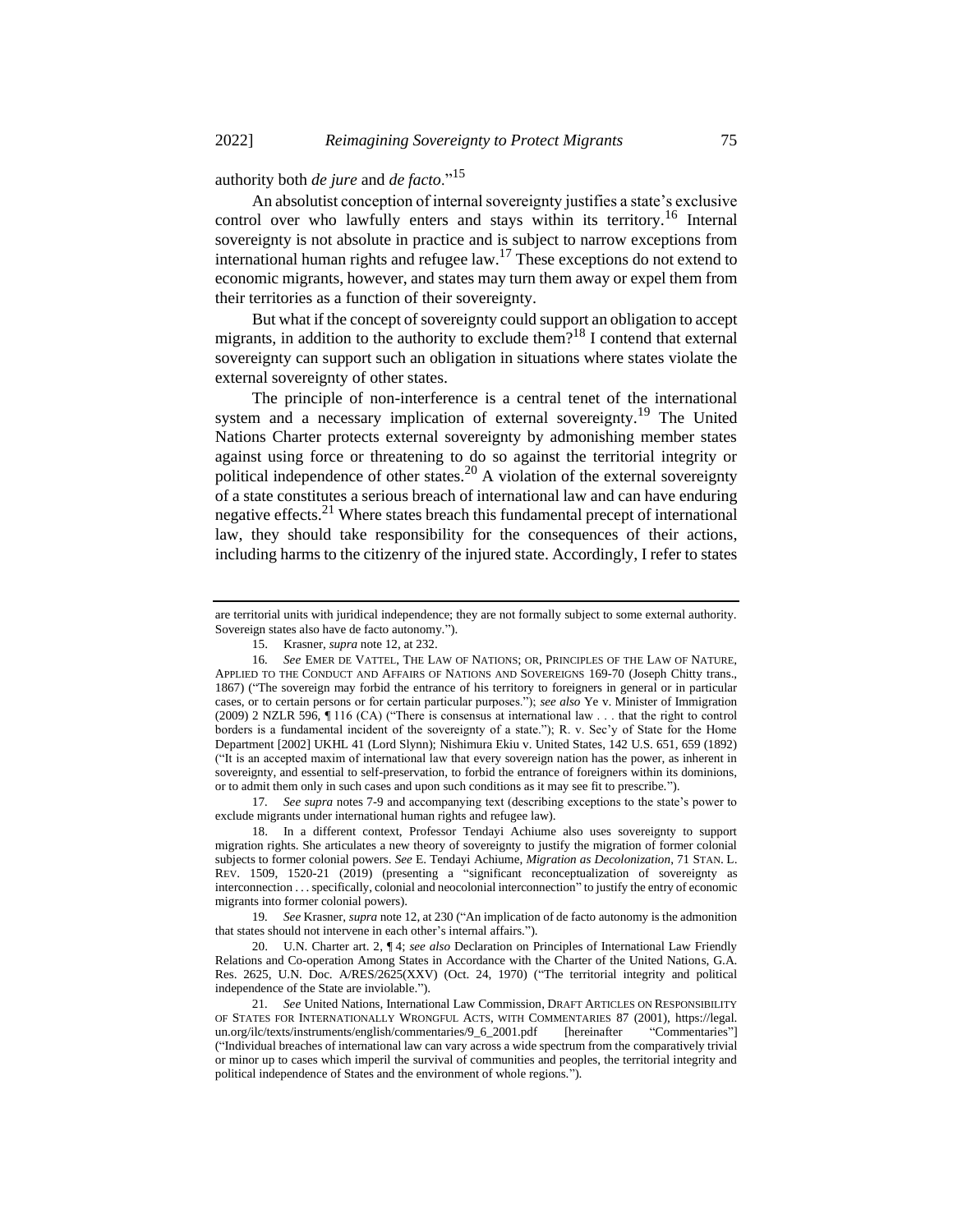as "responsible states" and "injured states."

One potential consequence of the breach of another state's sovereignty is political and economic instability. There are many examples in which responsible states' violations of sovereignty have led to long-term political and economic instability in the injured states. The consequences of U.S. military action in Afghanistan, as well as the aftermath of U.S. military aid to replace leftist leaders in Guatemala and Nicaragua during the Cold War, are just a few examples.<sup>22</sup> These injured states are still reeling from the political and economic ramifications of the United States' actions, and their citizens continue to flee. I coin the term "state-impacted migrants" to describe this subset of migrants who are compelled to leave their homes as a result of another state's violation of international law.<sup>23</sup>

#### III. FRAMEWORK FOR PROTECTING STATE-IMPACTED MIGRANTS UNDER THE ARTICLES ON STATE RESPONSIBILITY

A state that violates the sovereignty of another state should have a responsibility to accept state-impacted migrants who are forced to flee as a result. The Articles on State Responsibility, which provide a framework for requiring states to take responsibility for their internationally wrongful acts, can support such an obligation.

<span id="page-6-0"></span>The International Law Commission, a body established by the United Nations General Assembly, finalized the Articles in 2001. Many of the principles enshrined in the Articles are reflective of customary international law.<sup>24</sup> The Articles outline generally applicable secondary rules of international responsibility that provide the consequences of a violation of a primary rule of international law. An injured state can invoke the Articles when another state commits an internationally wrongful act to require that state to rectify the harm caused by its actions.<sup>25</sup> Conduct of a state constitutes an internationally wrongful act when it is attributable to the state under international law and is a breach of

<sup>22</sup>*. See generally* John Quigley, *The Afghanistan War and Self-Defense*, 37 VAL. U. L. REV. 541 (2003) (questioning the validity of the United States' claim of self-defense to justify armed action in Afghanistan); Laura Moye, *The United States Intervention in Guatemala*, 73 INT'L SOC. SCI. REV. 44 (1998) (analyzing the United States-supported coup in 1954 to overthrow the elected Guatemalan government); Kenneth Roberts, *Bullying and Bargaining: The United States, Nicaragua, and Conflict Resolution in Central America*, 15 INT'L SECURITY 67 (1990) (examining U.S. military aid and action in Nicaragua).

<sup>23.</sup> Generalized civil strife does not create a viable claim for refugee status in the absence of targeted persecution. *See* Hugo Storey, *Armed Conflict in Asylum Law: The "War-Flaw"*, 31 REFUGEE SUR. Q. 1, 4 (2012) (quoting 1951 Conference of Plenipotentiaries Delegate Neremiah Robinson as stating that the Refugee Convention did not cover individuals 'fleeing from hostilities unless they were otherwise covered by Art[icle] 1 of the Refugee Convention'") (internal quotation omitted).

<sup>24</sup>*. See* JAMES CRAWFORD, STATE RESPONSIBILITY: THE GENERAL PART 90, 92 (2013) (finding that international and national tribunals cited the Articles over 150 times from 2001 to 2013 and explaining that "the position of the Articles as part of the fabric of general international law will continue to be consolidated and refined through their application by international courts and tribunals").

<sup>25.</sup> Articles on State Responsibility, *supra* note 1, art. 1 ("Every internationally wrongful act of a State entails the international responsibility of that State."); *see also* Commentaries, *supra* note 21, at 31 ("The emphasis [of the Articles] is on the secondary rules of State responsibility: that is to say, the general conditions under international law for the State to be considered responsible for wrongful actions or omissions, and the legal consequences which flow therefrom").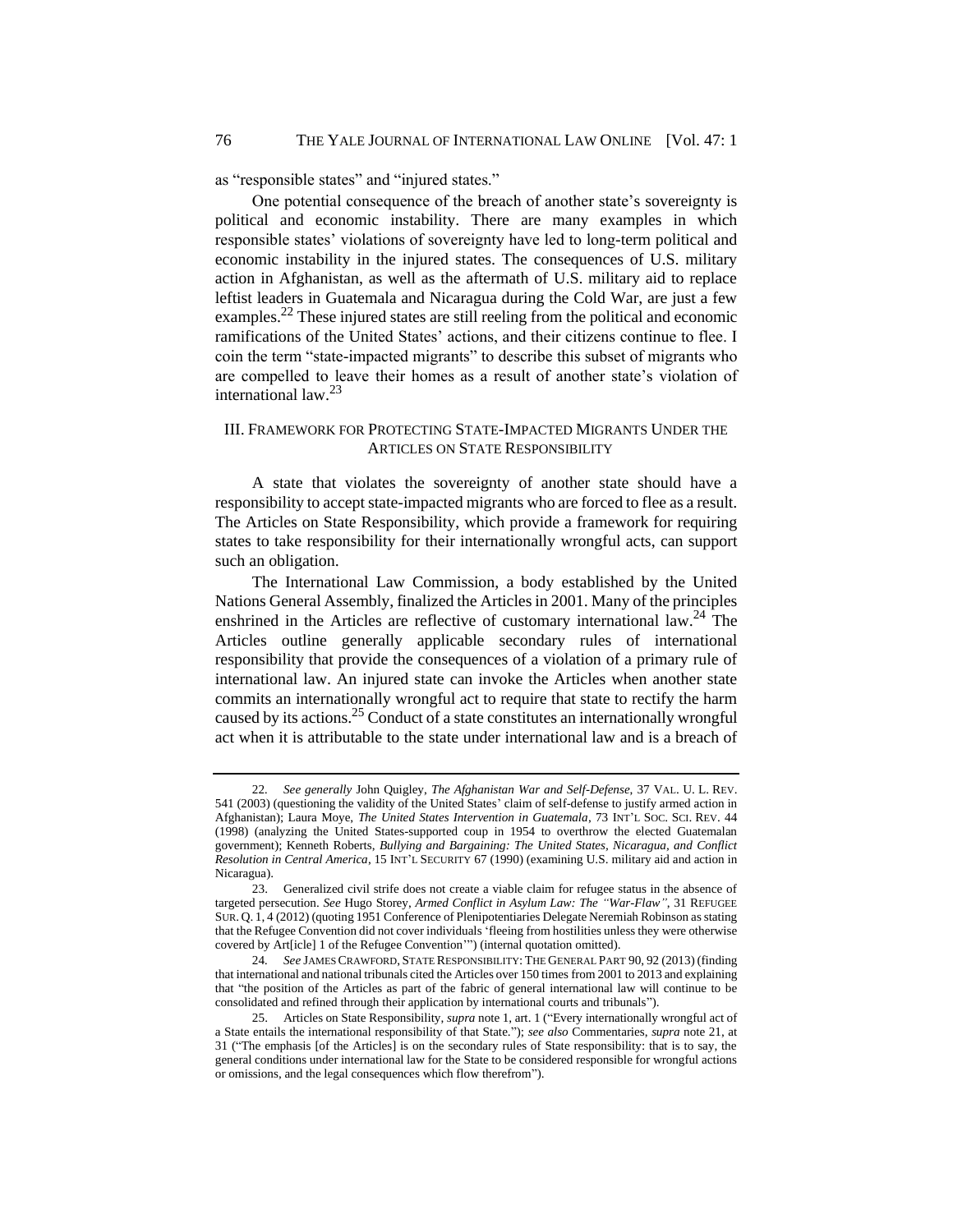an international obligation of the state.<sup>26</sup>

I use the Articles on State Responsibility as a vehicle from which to derive a responsible state's obligation to remedy the consequences of its internationally wrongful acts that that cause forced migration. The primary violation of international law for which the Articles can be invoked is the violation of the external sovereignty of another state. The violation of another state's external sovereignty is a clear breach of one of the most fundamental norms of international law. The United Nations Charter establishes the primacy of external sovereignty and requires states to respect the political independence and territorial integrity of other states.<sup>27</sup>

When a state commits an internationally wrongful act, the Articles provide a set of legal consequences, including cessation of the wrongful act, reparation for the injury, and satisfaction.<sup>28</sup> In cases where one state's violation of the sovereignty of another state triggers adverse effects in the injured state, the responsible state is legally obligated to provide a remedy for the harms of those adverse effects.<sup>29</sup>

The Articles require a responsible state to make "full reparation for the injury caused by the internationally wrongful act.<sup> $30$ </sup> Reparation by the state "must, as far as possible, wipe out all the consequences of the illegal act and reestablish the situation which would, in all probability, have existed if that act had not been committed."<sup>31</sup> Injury, as contemplated by the Articles, refers not only to material damage, but also moral damage, to a state and its nationals.<sup>32</sup> Moral damage to a state's nationals can include "individual pain and suffering, loss of loved ones or the personal affront associated with an intrusion into one's home or private life."<sup>33</sup>

In the case of a violation of sovereignty, full reparation for material and moral damage to an injured state's nationals may not be possible with only monetary remedies. Giving lawful status in the responsible state to stateimpacted migrants may be a more effective remedy.<sup>34</sup> Moreover, it is consistent with the primary form of reparation contemplated by the Articles, restitution,

<sup>26.</sup> Articles on State Responsibility, *supra* note 1, art. 2; *see also* United States Diplomatic and Consular Staff in Tehran (U.S. v. Iran), Judgment, 1980 I.C.J. 3, ¶ 56. International obligations encompass both treaty and nontreaty obligations. Commentaries, *supra* note 21, at 35.

<sup>27.</sup> U.N. Charter art. 2, ¶ 4.

<sup>28.</sup> Articles on State Responsibility, *supra* note 1, arts. 28-41.

<sup>29</sup>*. Id.* at arts. 28, 30-31.

<sup>30</sup>*. Id.* at art. 31.

<sup>31.</sup> Factory at Chorzów (Germ. v. Pol.), Judgment, 1928 P.C.I.J. (ser. A) No. 17, at 47 (Sept. 13).

<sup>32</sup>*. See* Articles on State Responsibility, *supra* note 1, art. 31, § 5; *see also* CRAWFORD, *supra*  note 24, at 486-87.

<sup>33.</sup> CRAWFORD, *supra* note 24, at 487.

<sup>34.</sup> Giving state-impacted migrants lawful status in the responsible state will not always be an effective remedy. For example, there may be instances when nationals of the injured state do not want to immigrate to the responsible state due to lack of economic opportunities there. Additionally, it may be inappropriate to propose migration if the responsible state has committed human rights abuses against nationals of the injured state or if the responsible state started a war of aggression with the injured state. This proposal is most effective in instances involving responsible states that are more economically developed and are not hostile towards the injured states' nationals.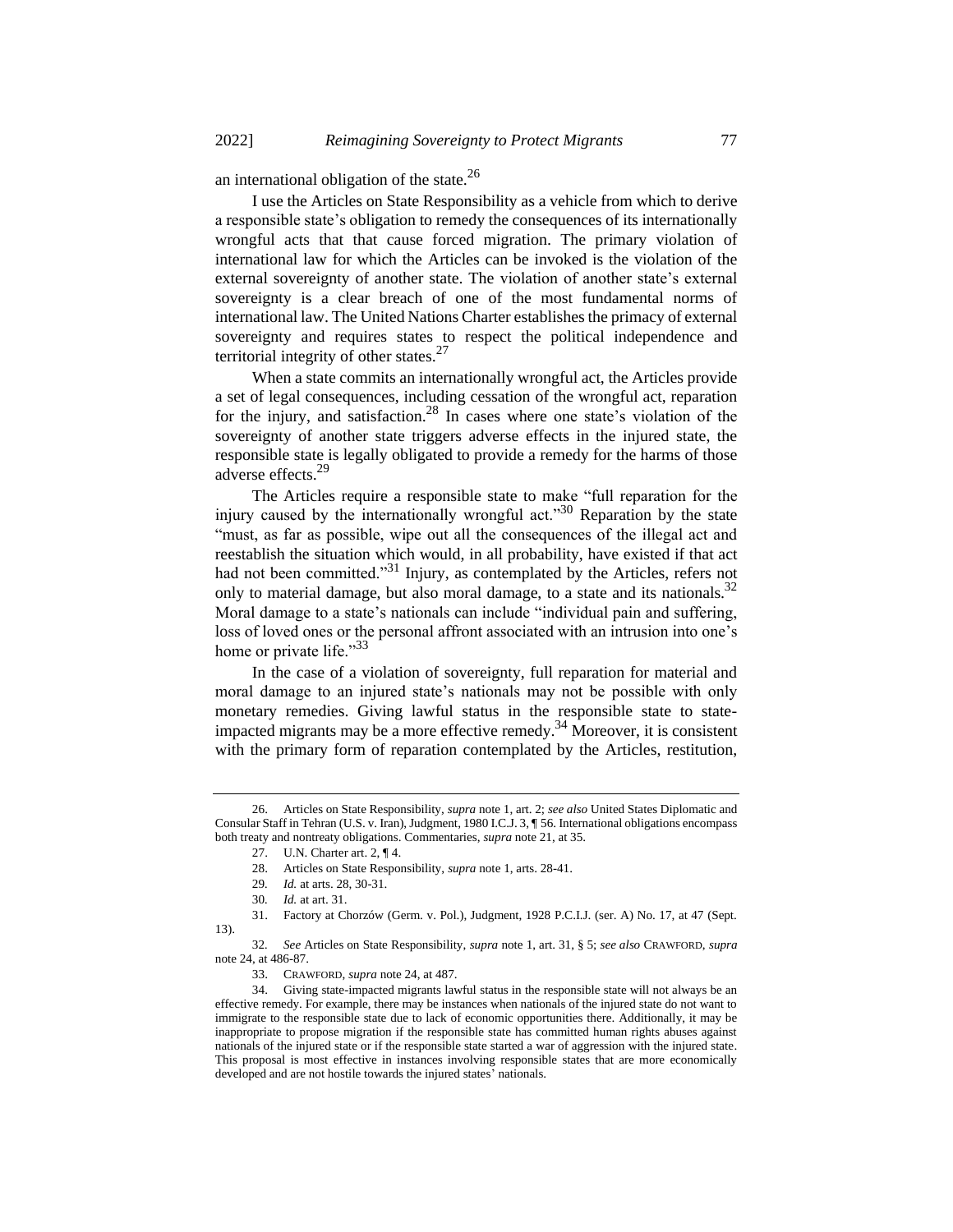which can take many forms. $35$  The purpose of restitution is to "re-establish the situation which existed before the wrongful act was committed."<sup>36</sup> Monetary damages may not suffice to reestablish the situation for state-impacted migrants that existed before the breach of sovereignty if the responsible state's actions caused long-lasting political and economic instability in the injured state. To best restore state-impacted migrants to the position of safety and economic security they enjoyed before the violation of sovereignty, the responsible state may be required to accept these migrants.

Using the Articles as a framework to protect state-impacted migrants is not without challenges. For one, states would need to establish a causal link between the internationally wrongful act and the flight of state-impacted migrants, especially when some time has elapsed since the wrongful act and when there are multiple factors contributing to the flight.<sup>37</sup> A second potential challenge involves standing: the Articles on State Responsibility are state-centric and generally contemplate invocation by states rather than individuals.<sup>38</sup> While some states might be willing to facilitate the emigration of their citizens, as Vietnam and Mexico have done,  $39$  other states may be reluctant to do so for a host of reasons including potential concerns about losing skilled workers or harming relations with the responsible state.<sup>40</sup> A final set of challenges involves logistics.

<sup>35.</sup> Commentaries, *supra* note 21, at 97-98 ("The term 'restitution' in article 35 . . . has a broad meaning, encompassing any action that needs to be taken by the responsible State to restore the situation resulting from its internationally wrongful act."). The Articles also allow for compensation and satisfaction. Articles, *supra* note 1, art. 34.

<sup>36.</sup> Articles on State Responsibility, *supra* note 1, art. 35.

<sup>37</sup>*. See* Commentaries, *supra* note 21, at 92-93 ("[T]he subject matter of reparation is, globally, the injury resulting from and ascribable to the wrongful act, rather than any and all consequences flowing from an internationally wrongful act."); *see also* CRAWFORD, *supra* note 2[424,](#page-6-0) at 492-93, 495-98 (discussing the causation requirement for reparation for injury caused by an internationally wrongful act as well as concurrent causes of damage).

<sup>38</sup>*. See* Commentaries, *supra* note 21, at 95 ("The [A]rticles do not deal with the possibility of the invocation of responsibility by persons or entities other than States . . . . It will be a matter for the particular primary rule to determine whether and to what extent persons or entities other than States are entitled to invoke responsibility on their own account."). First and foremost, an injured state can invoke responsibility. Articles on State Responsibility, *supra* note 1, arts. 42, 46; *see also* Commentaries, *supra* note 21, at 116-17 ("Central to the invocation of responsibility is the concept of the injured State. . . . Article 42 provides that the implementation of State responsibility is in the first place an entitlement of the 'injured State.'"). Other states can invoke responsibility in limited circumstances, including where the responsible state breached an obligation that it owed to the international community as a whole, such as a breach of a peremptory norm of international law. Articles on State Responsibility, *supra* note 1, art. 48; *see* Brigitte Stern, *A Plea for 'Reconstruction of International Responsibility* 95-96, *in* INTERNATIONAL RESPONSIBILITY TODAY: ESSAYS IN MEMORY OF OSCAR SCHACHTER (Maurizio Ragazzi ed., 2005) ("This dualism concerning wrongful acts leads to two different systems for invoking responsibility, the first being open to the injured State, whereas the second may be used by States other than the injured State.").

<sup>39.</sup> For example, Vietnam agreed to facilitate the departure of refugees in 1979 through the Orderly Departure Programme. *See* U.N. High Comm'r for Refugees, *Flight from Indochina*, *in* THE STATE OF THE WORLD'S REFUGEES 2000: FIFTY YEARS OF HUMANITARIAN ACTION 79, 86 (2000), https://www.unhcr.org/3ebf9bad0.pdf. The Mexican consulate provides funding to U.S. nonprofit organizations to assist Mexican nationals with immigration processing in the United States. *See* Catholic Charities of the Diocese of Raleigh, *Mexican Consulate Awards Funding to Catholic Charities for Immigration Work* (2017), https://www.catholiccharitiesraleigh.org/mexican-consulate-awards-fundingto-catholic-charities-for-immigration-work/.

<sup>40</sup>*. See* Dhananjayan Sriskandarajah, Migration Policy Institute, *Reassessing the Impacts of Brain Drain on Developing Countries* (2005), https://www.migrationpolicy.org/article/reassessing-